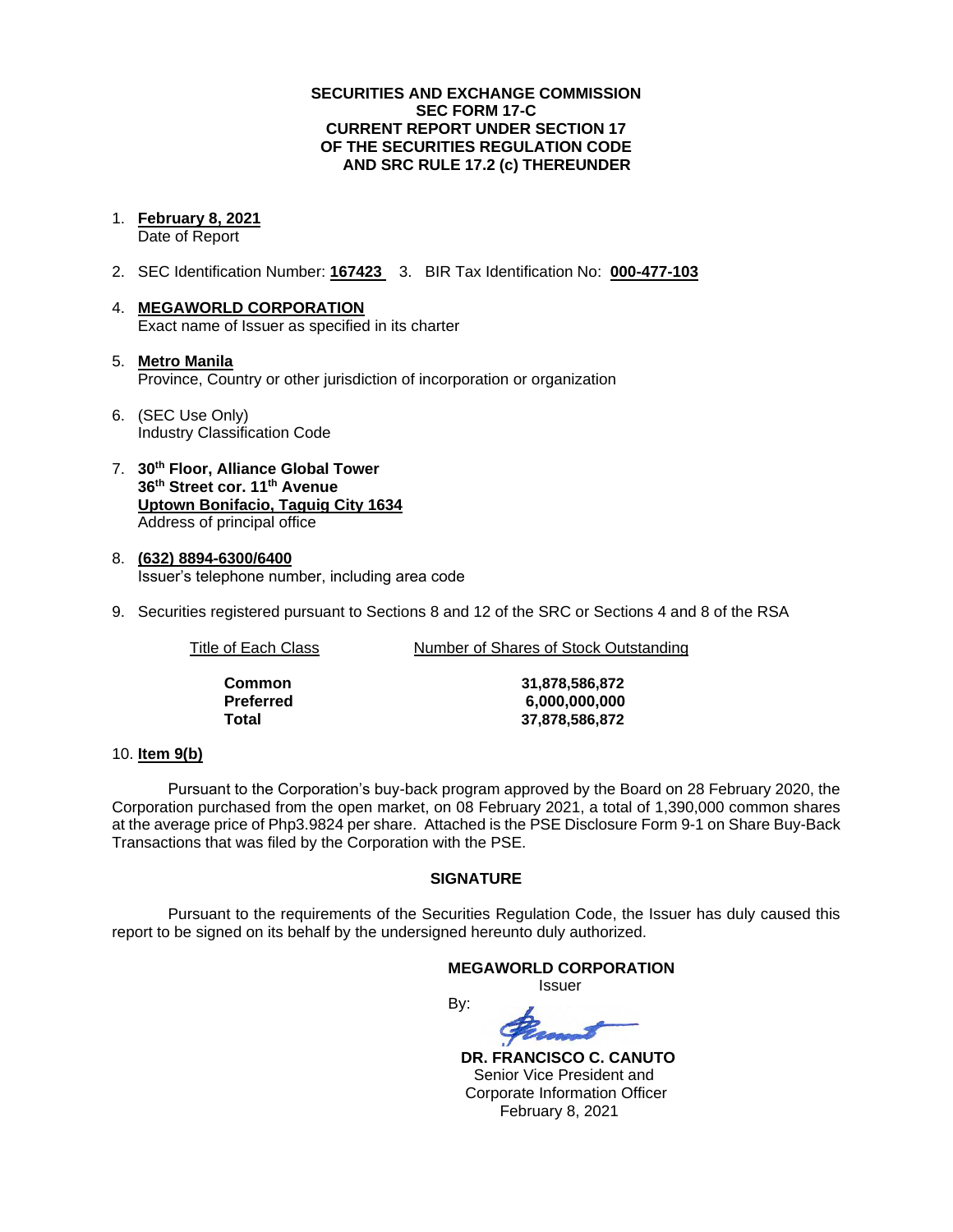## **SECURITIES AND EXCHANGE COMMISSION SEC FORM 17-C**

## **CURRENT REPORT UNDER SECTION 17 OF THE SECURITIES REGULATION CODE AND SRC RULE 17.2(c) THEREUNDER**

| Feb 8, 2021                                                                        | 1. Date of Report (Date of earliest event reported)                                               |  |  |
|------------------------------------------------------------------------------------|---------------------------------------------------------------------------------------------------|--|--|
| 2. SEC Identification Number                                                       |                                                                                                   |  |  |
| 167423                                                                             |                                                                                                   |  |  |
| 3. BIR Tax Identification No.                                                      |                                                                                                   |  |  |
| 000-477-103                                                                        |                                                                                                   |  |  |
| 4. Exact name of issuer as specified in its charter                                |                                                                                                   |  |  |
|                                                                                    |                                                                                                   |  |  |
|                                                                                    | <b>MEGAWORLD CORPORATION</b>                                                                      |  |  |
|                                                                                    | 5. Province, country or other jurisdiction of incorporation                                       |  |  |
|                                                                                    | Metro Manila                                                                                      |  |  |
|                                                                                    | 6. Industry Classification Code(SEC Use Only)                                                     |  |  |
| 7. Address of principal office<br><b>Taguig City</b><br><b>Postal Code</b><br>1634 | 30th Floor, Alliance Global Tower 36th Street cor. 11th Avenue Uptown Bonifacio,                  |  |  |
|                                                                                    | 8. Issuer's telephone number, including area code                                                 |  |  |
| (632) 8894-6300/6400                                                               |                                                                                                   |  |  |
|                                                                                    | 9. Former name or former address, if changed since last report                                    |  |  |
| N/A                                                                                |                                                                                                   |  |  |
|                                                                                    | 10. Securities registered pursuant to Sections 8 and 12 of the SRC or Sections 4 and 8 of the RSA |  |  |
| <b>Title of Each Class</b>                                                         | Number of Shares of Common Stock Outstanding and Amount of Debt Outstanding                       |  |  |
| Common                                                                             | 31,878,586,872                                                                                    |  |  |
| Preferred                                                                          | 6,000,000,000                                                                                     |  |  |
|                                                                                    | 11. Indicate the item numbers reported herein                                                     |  |  |
| Item $9(b)$                                                                        |                                                                                                   |  |  |

The Exchange does not warrant and holds no responsibility for the veracity of the facts and representations contained in all corporate disclosures, including financial reports. All data contained herein are prepared and submitted by the disclosing party to the Exchange, and are disseminated solely for purposes of information. Any questions on the data contained herein should be addressed directly to the Corporate Information Officer of the disclosing party.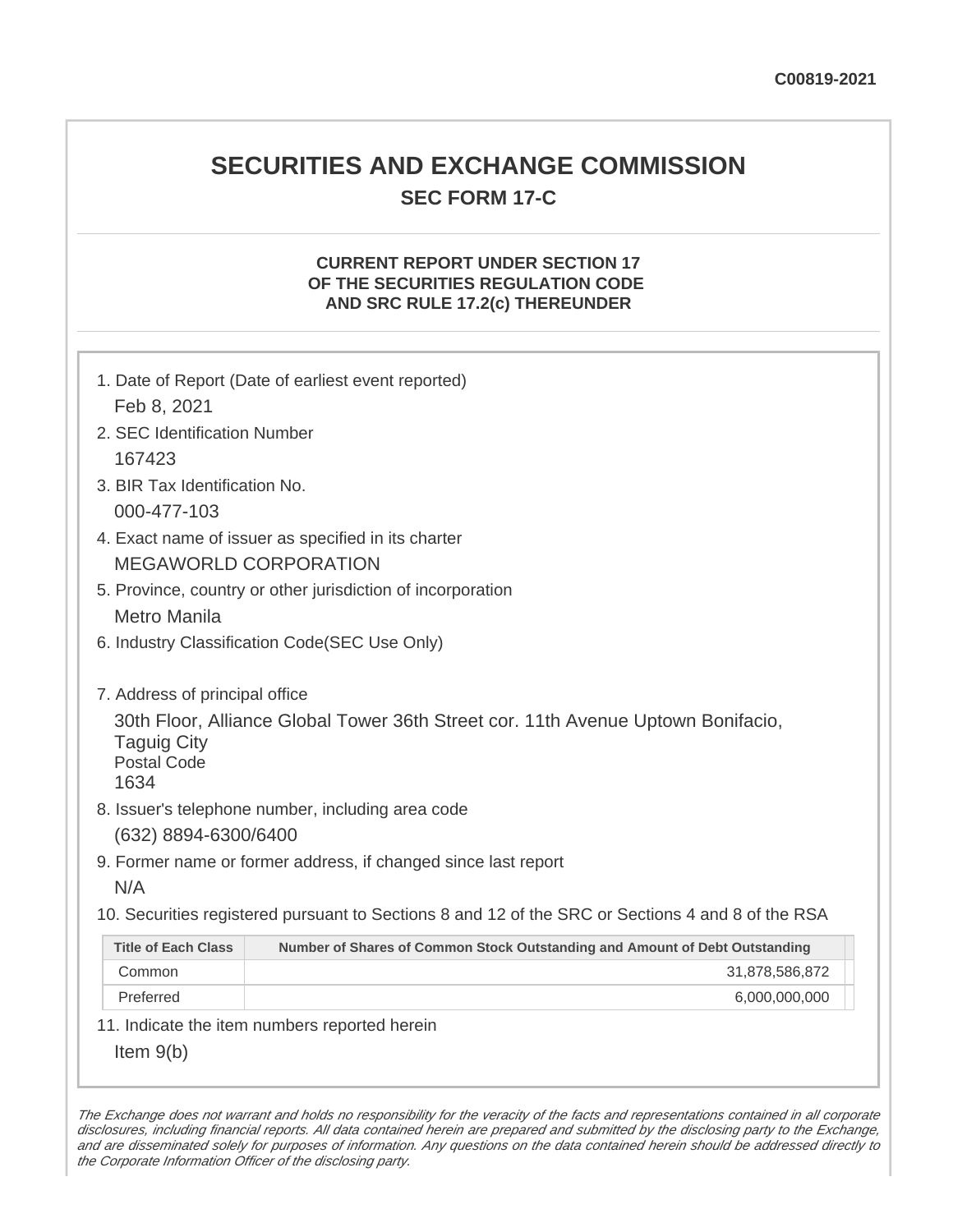

# **Megaworld Corporation MEG**

## **PSE Disclosure Form 9-1 - Share Buy-Back Transactions References: Section 9 of the Revised Disclosure Rules**

**Subject of the Disclosure**

Share Buy-Back Transactions

**Background/Description of the Disclosure**

Pursuant to the Corporation's buy-back program approved by the Board on 28 February 2020, the Corporation purchased from the open market, on 08 February 2021, a total of 1,390,000 common shares at the average price of Php3.9824 per share.

## **Type of Securities**

- **☑** Common
- □ Preferred N/A
- D Others N/A

#### **Details of Share Buy-Back Transaction(s)**

| Date of Transaction | Number of Shares Purchased | <b>Price Per Share</b> |
|---------------------|----------------------------|------------------------|
| Feb 8, 2021         | 300,000                    | 4.0000                 |
| Feb 8, 2021         | 388,000                    | 3.9900                 |
| Feb 8, 2021         | 41,000                     | 3.9800                 |
| Feb 8, 2021         | 661,000                    | 3.9700                 |
|                     | 1,390,000                  |                        |

#### **Effects on Number of Shares**

|                           | <b>Before</b>  | After          |
|---------------------------|----------------|----------------|
| <b>Outstanding Shares</b> | 31,879,976,872 | 31,878,586,872 |
| <b>Treasury Shares</b>    | 490,889,000    | 492,279,000    |

| <b>Cumulative Number of</b> |             |
|-----------------------------|-------------|
| <b>Shares Purchased to</b>  | 362,359,000 |
| Date <sup>1</sup>           |             |